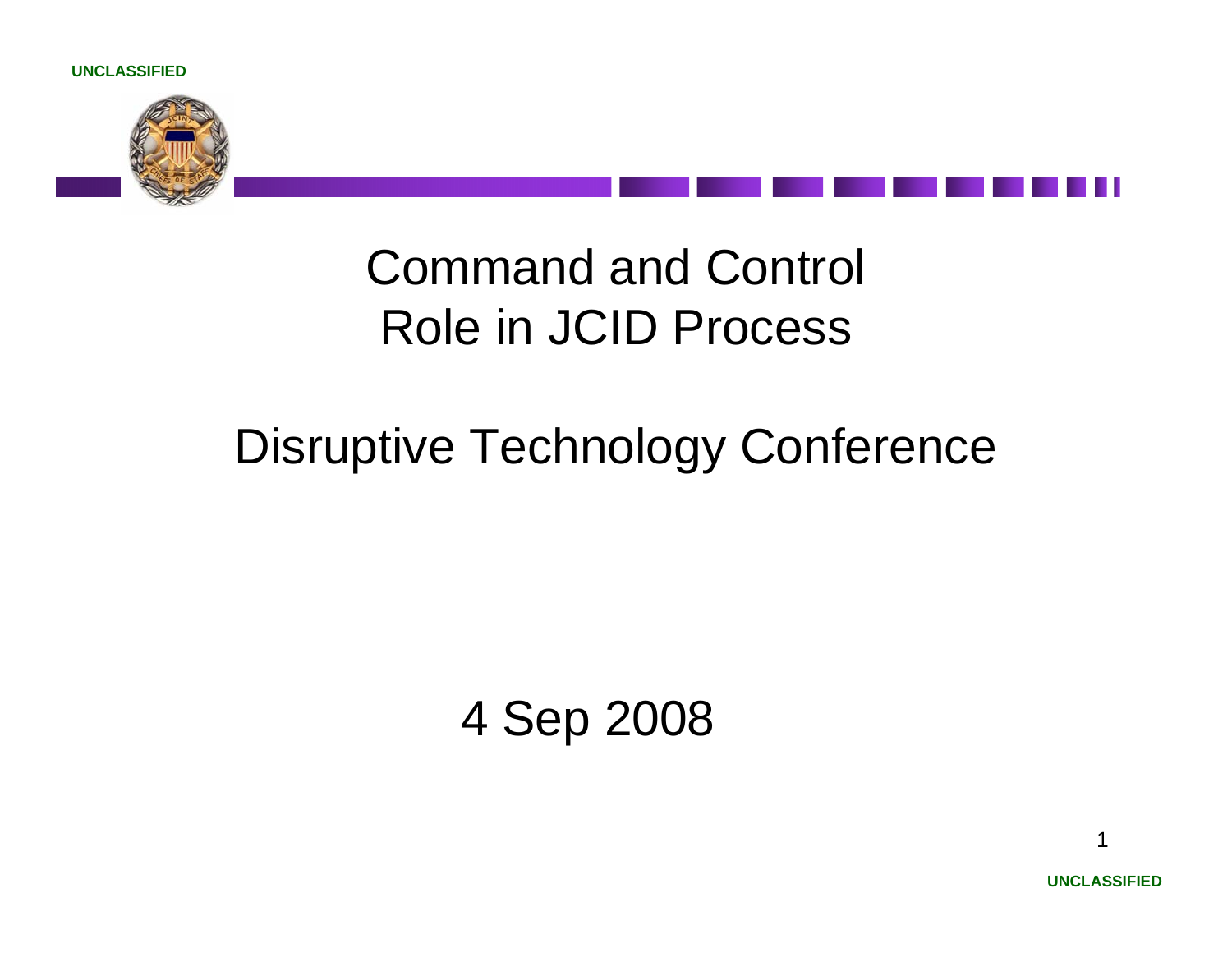Joint Capability Integration and Development System

- **GOAL: Provide the Joint Force with the capabilities needed to perform across the range of military operations and challenges.**
- **Thru:** 
	- **Links of the Common Integrated, collaborative review process.**
	- **Links of the Common Leveraged expertise of all government agencies.**
	- **Links of the Common Application of Joint Operating Concepts and integrated architectures.**

*JCIDS along with the Defense Acquisition System and the Planning, Programming, Budgeting and Execution processes form the principal DOD decision support processes for transforming the military forces to support the national military strategy and the defense strategy*

<u>،</u>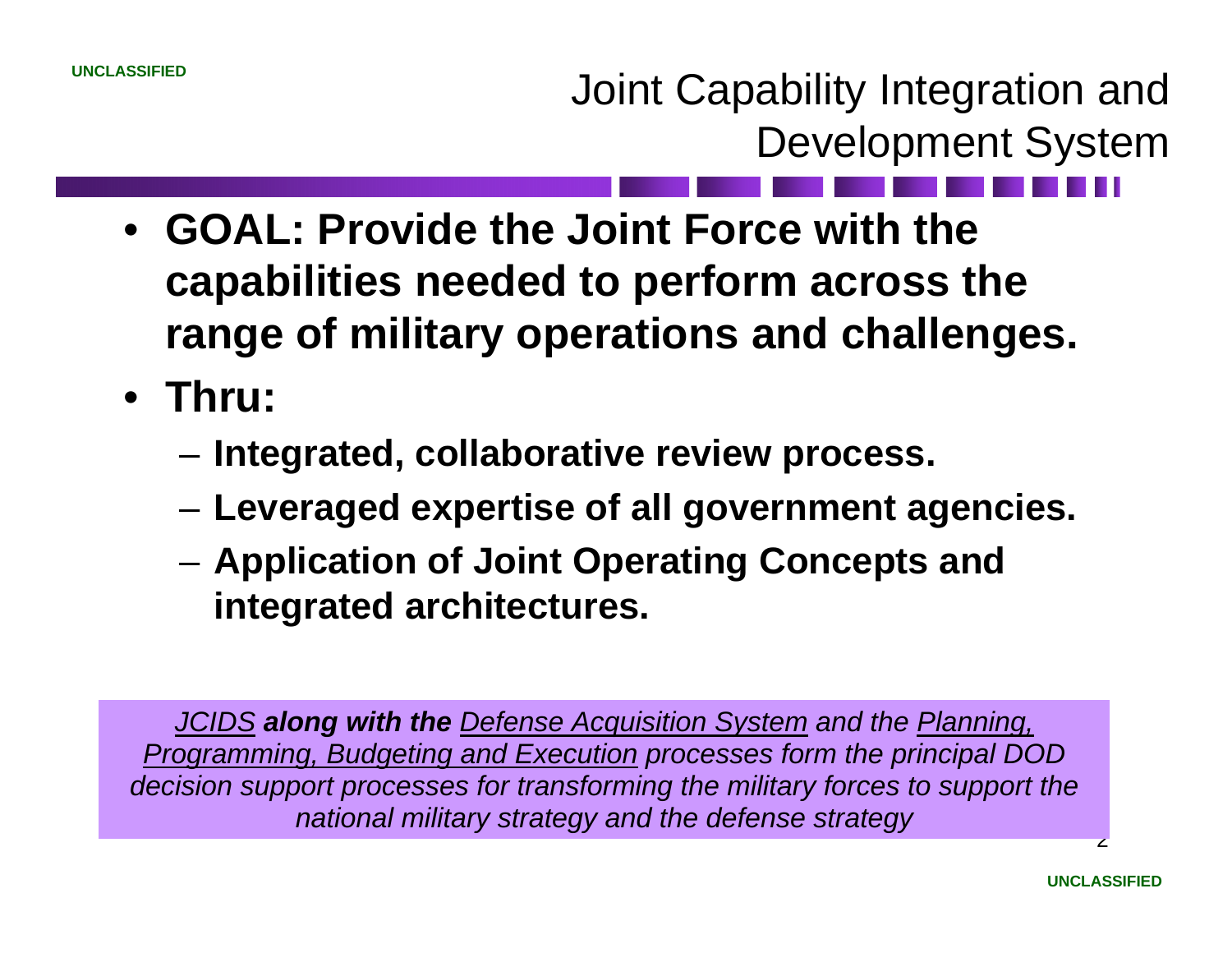## Capabilities-Based Planning (CBP)



**Common Lexicon – Joint Capability Areas**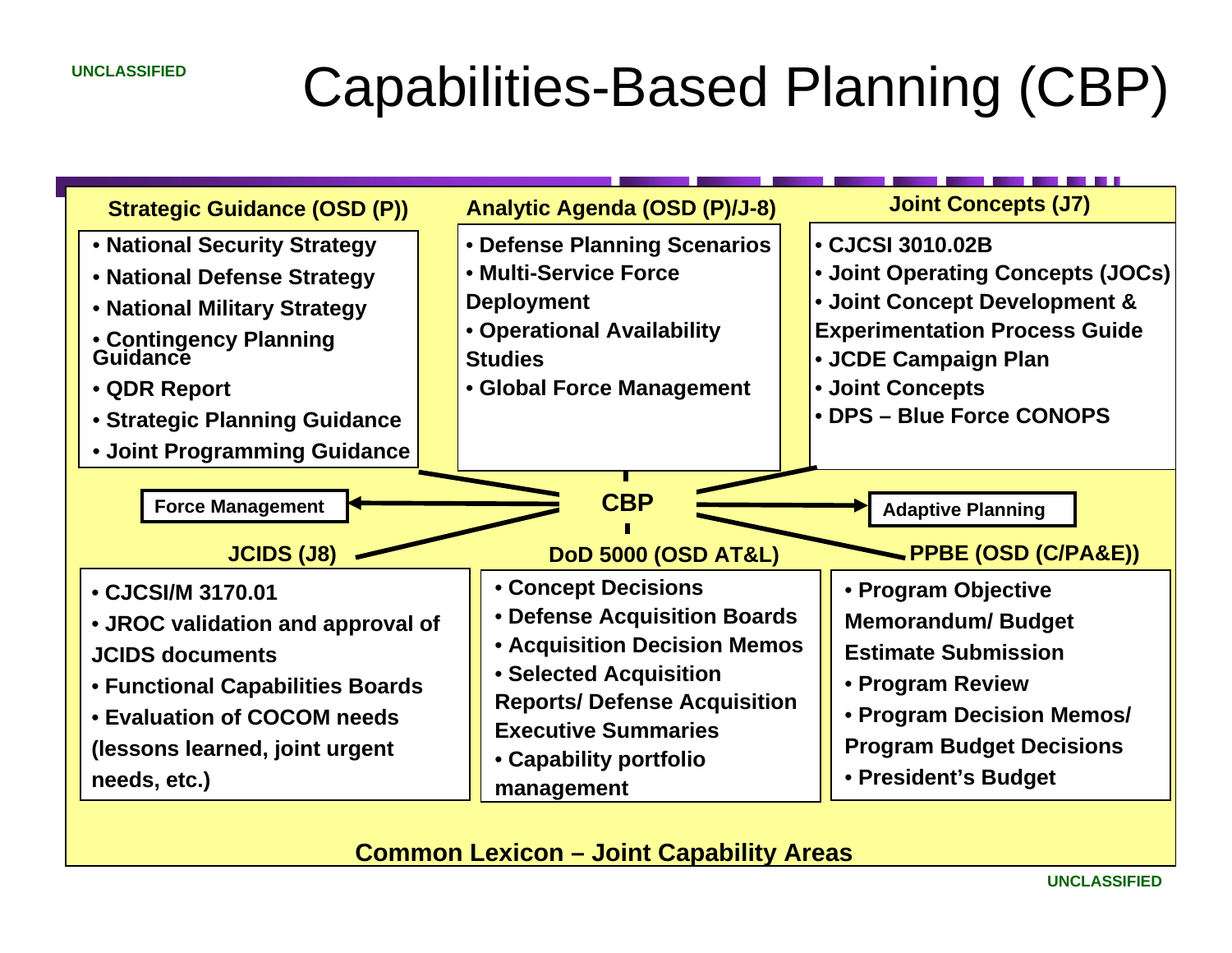# Joint Urgent Operational Needs

- Urgent Needs are worked through either the joint or Service processes
	- –Joint Rapid Acquisition Cell (JRAC)
	- and the state of the state Combat MNS, Rapid Fielding Initiative, etc.
- If the solution is to become part of the formal inventory, appropriate JCIDS documentation and approvals are required
	- and the state of the state If further development or multiple increments are expected a CDD
	- and the state of the state If no development or COTS, a CPD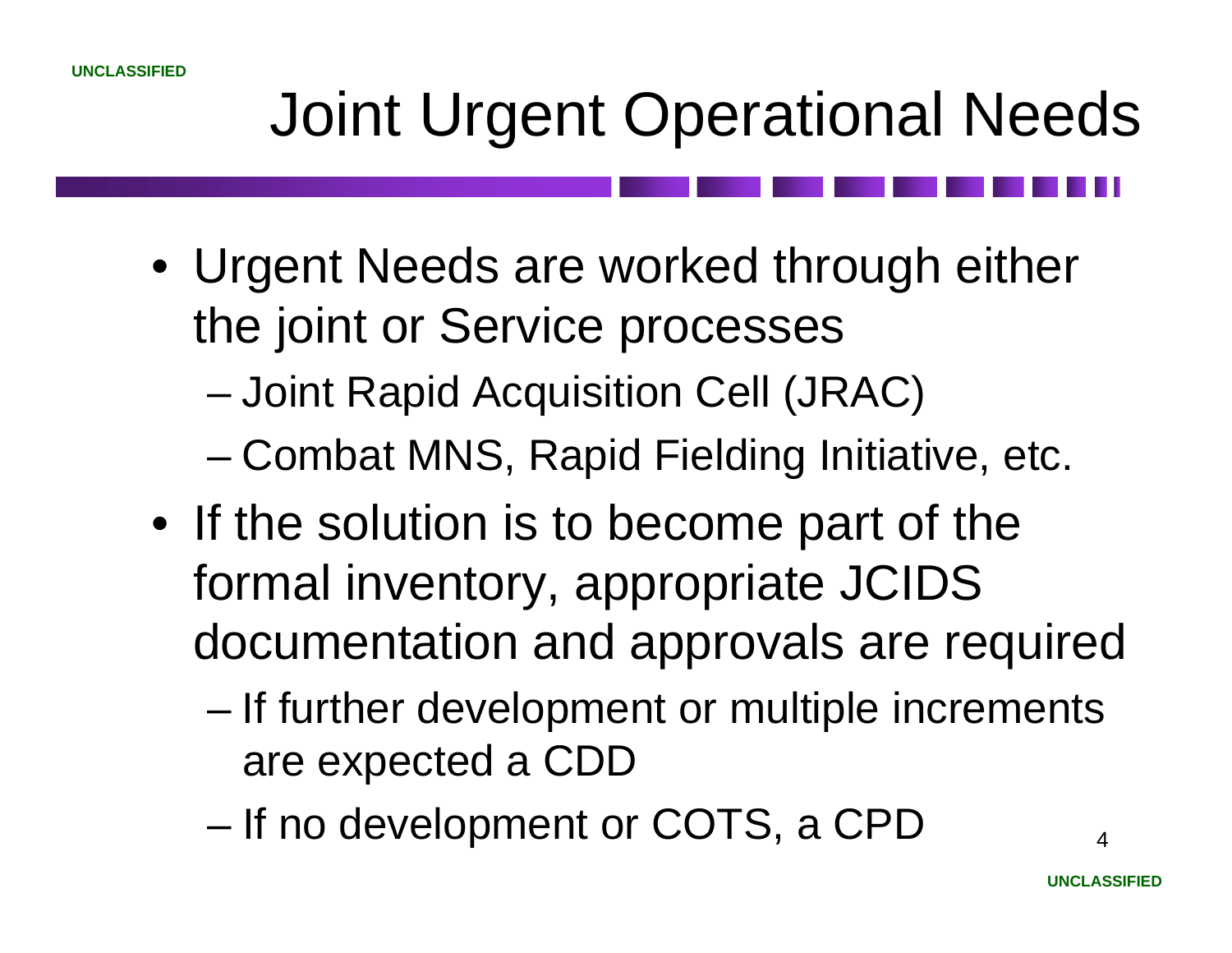## Threat vs Capability Based Planning

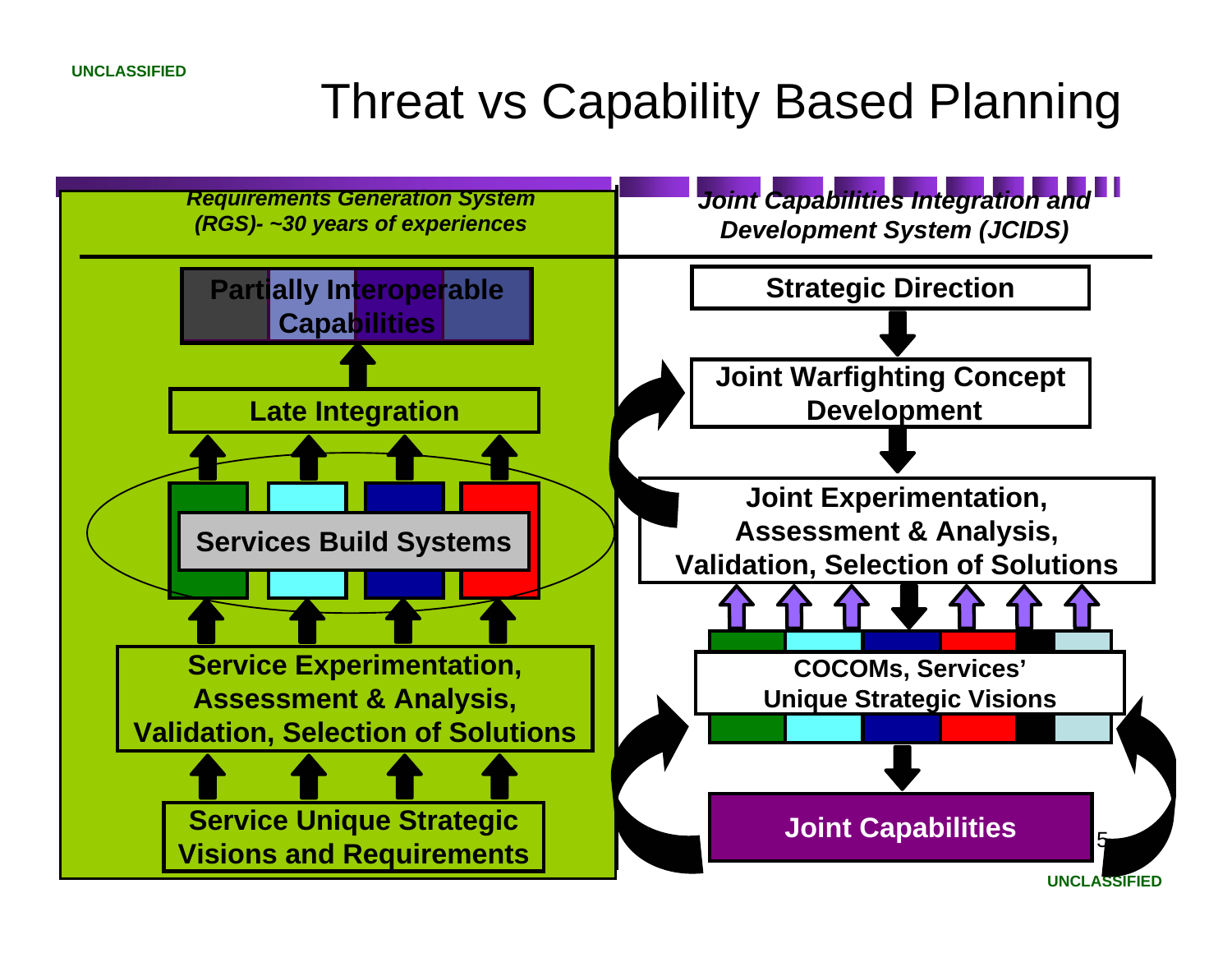## The JROC Capability-Based Assessment Process

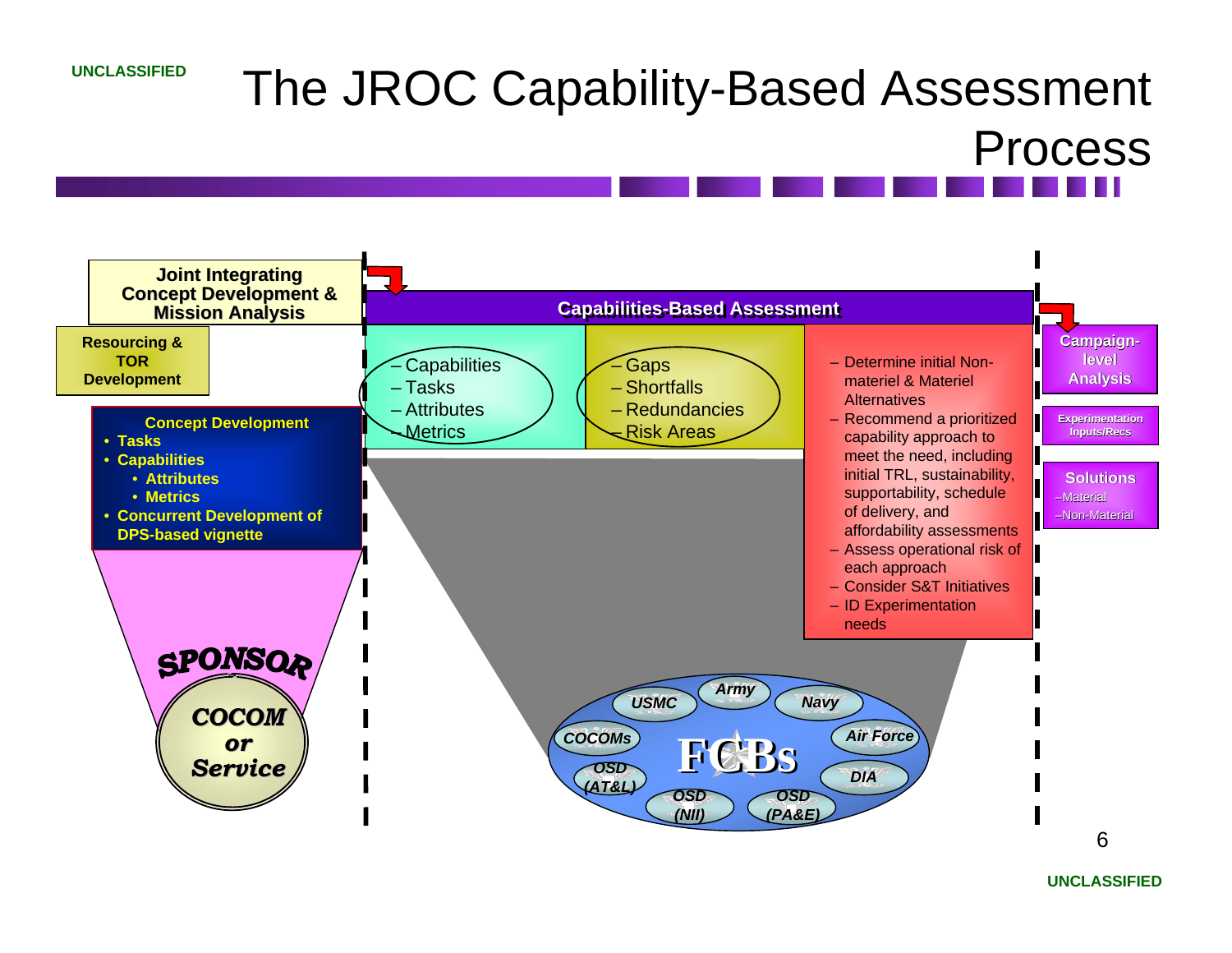### *Capability Based Process and Acquisition*

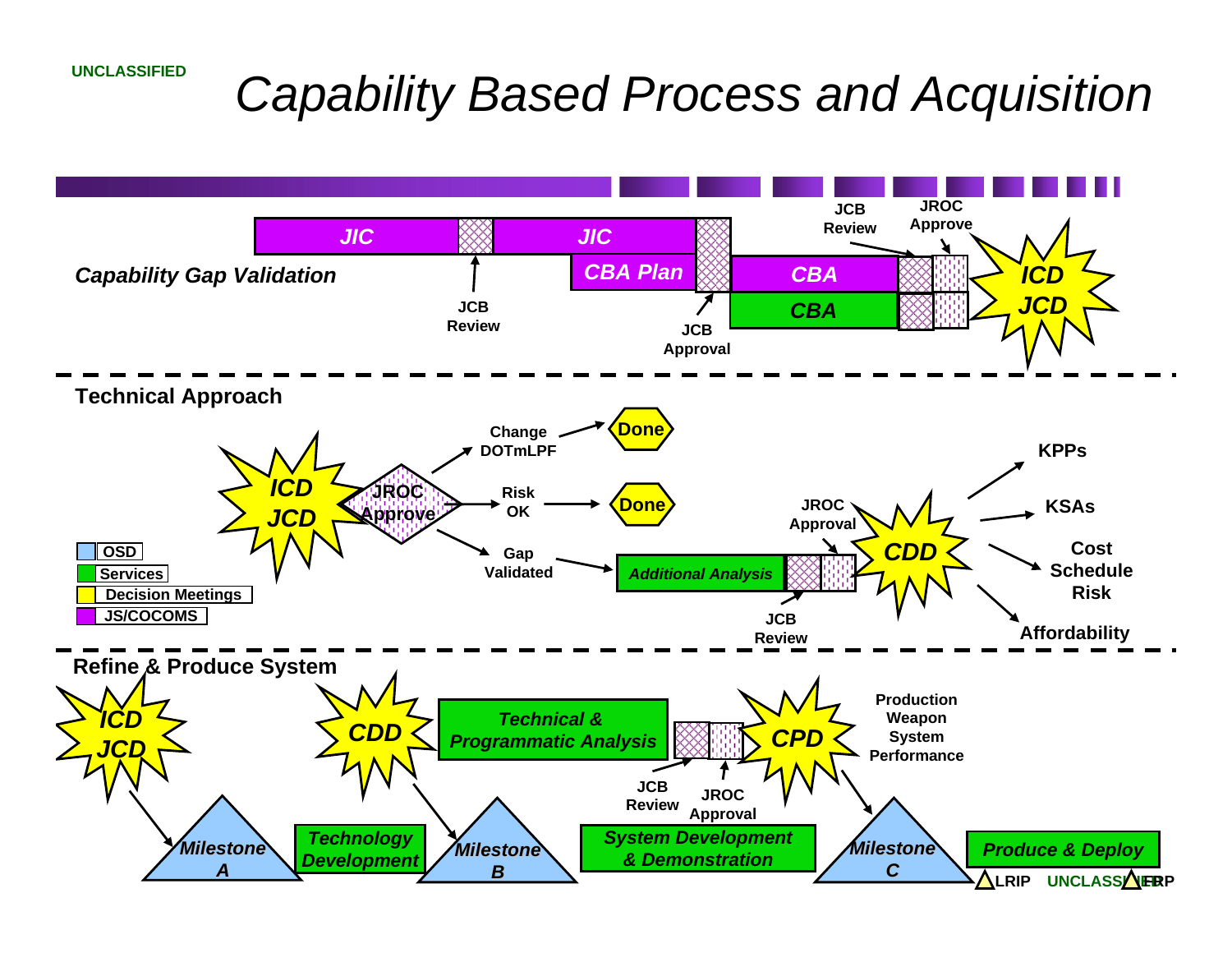### *JCIDS Gatekeeper*

- **Perform an initial review of all JCIDS proposals**
- **The Gatekeeper will determine:** 
	- **Joint Potential Designator**
		- **JROC Interest**
		- **Joint Integration**
		- **Joint Information**
		- **Independent**
	- **Lead and supporting Functional Capabilities Boards**

•**Formal Staffing begins after Gatekeeper decisions**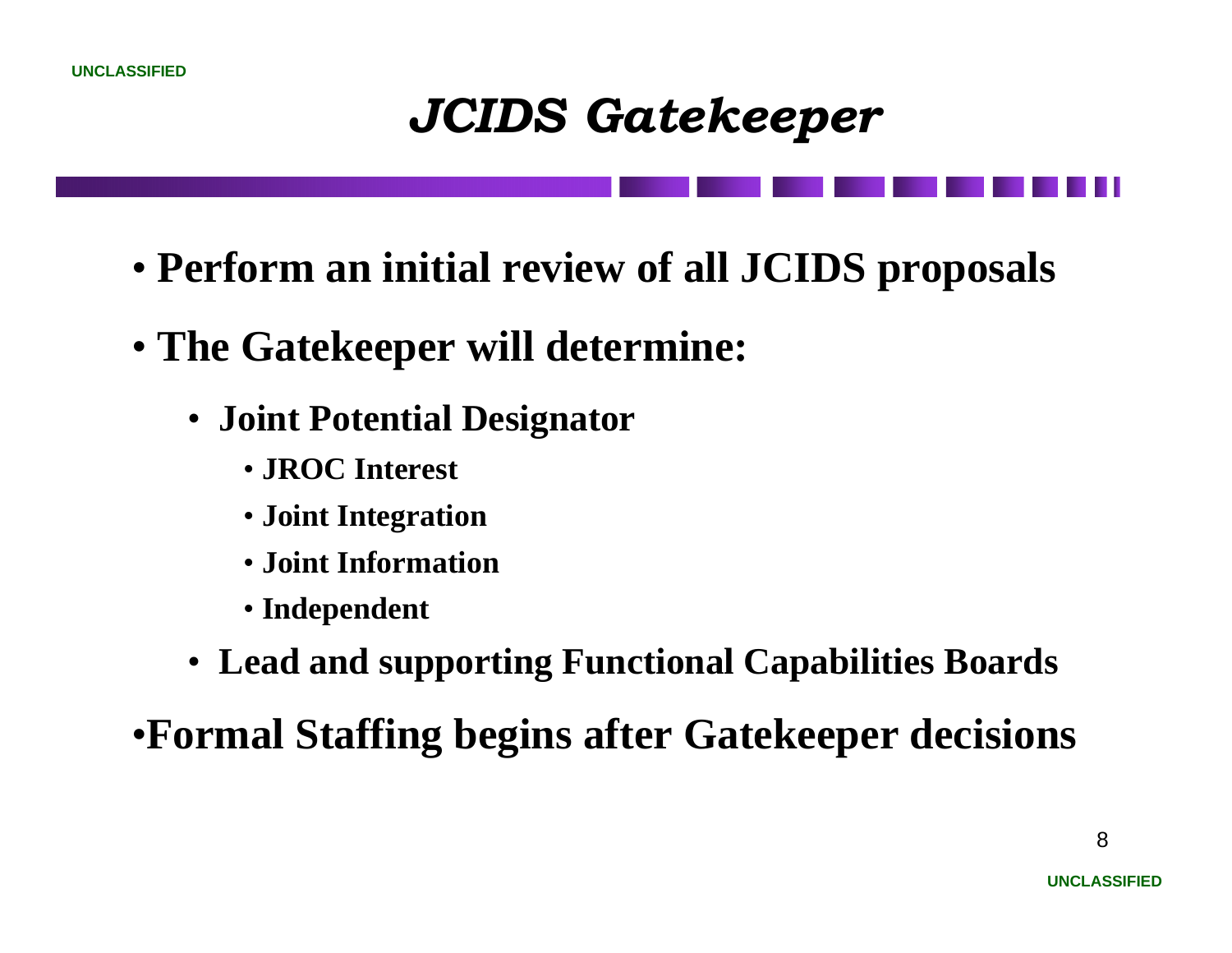## Functional Capability Boards



### **FCB Membership: (O-6 level)**

**Services** Combatant Command Reps OSD (AT&L) OSD (I) USecAF (Space)

**ASD NII/ DOD CIOD, PA&E DIA Rep (Threat) Mission Rqmts Board Exec Sec'y Other DoD Agencies as necessary**

**& Management Maj Gen Goldfein VDJS**

**UNCLASSIFIED**

9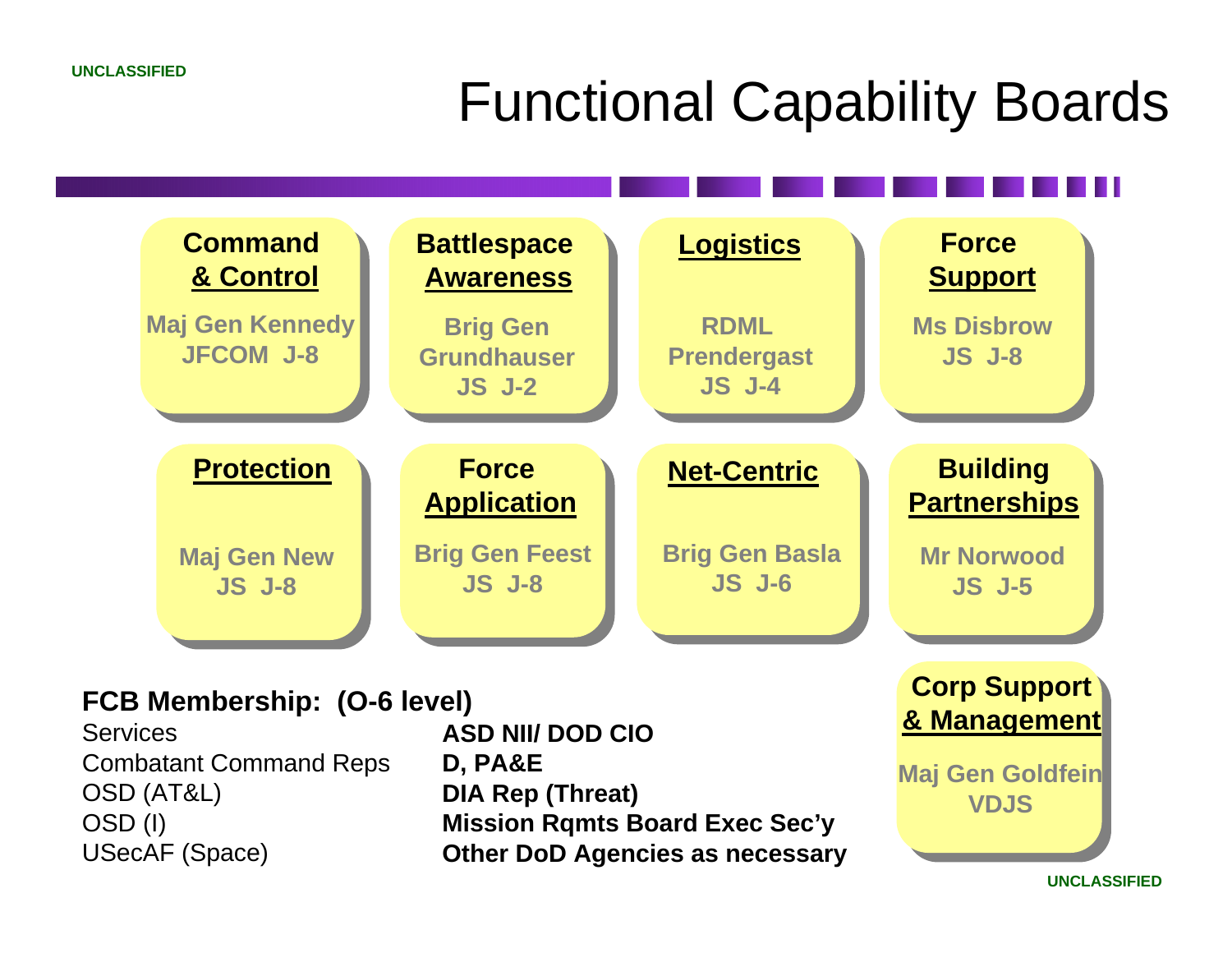## JROC Organization

| <b>JROC DECISION CHAIN</b>                                                                                                                                                                                                     |                                                             | <b>JROC MEMBERSHIP</b>                                                        |  |
|--------------------------------------------------------------------------------------------------------------------------------------------------------------------------------------------------------------------------------|-------------------------------------------------------------|-------------------------------------------------------------------------------|--|
|                                                                                                                                                                                                                                | <b>FINAL DECISION AUTHORITY</b>                             | <b>Chair: VCJCS</b>                                                           |  |
| <b>CJCS</b>                                                                                                                                                                                                                    | <b>ADVICE TO SECDEF</b>                                     | <b>Council Members:</b>                                                       |  |
| <b>JROC</b>                                                                                                                                                                                                                    | <b>RECOMMENDATION APPROVAL</b><br><b>TOP LEVEL GUIDANCE</b> | • Vice Chief of Staff, Army<br>• Vice Chief of Naval Operations               |  |
| <b>JCB</b>                                                                                                                                                                                                                     | <b>ISSUE DEVELOPMENT</b>                                    | • Vice Chief of Staff, Air Force                                              |  |
| <b>FCB</b>                                                                                                                                                                                                                     | <b>INITIAL ISSUE REVIEW</b>                                 | • Assistant Commandant of the<br><b>Marine Corps</b>                          |  |
| <b>FCB WG</b>                                                                                                                                                                                                                  | <b>ANALYTIC FOUNDATION</b>                                  |                                                                               |  |
| <b>JROC:</b><br><b>Joint Requirements Oversight Council</b><br>JCB:<br><b>Joint Capabilities Board</b><br><b>Functional Capabilities Board</b><br>FCB:<br><b>FCB WG:</b><br><b>Functional Capabilities Board Working Group</b> |                                                             | <b>COCOMs have a standing invitation to</b><br>attend all JROC sessions<br>10 |  |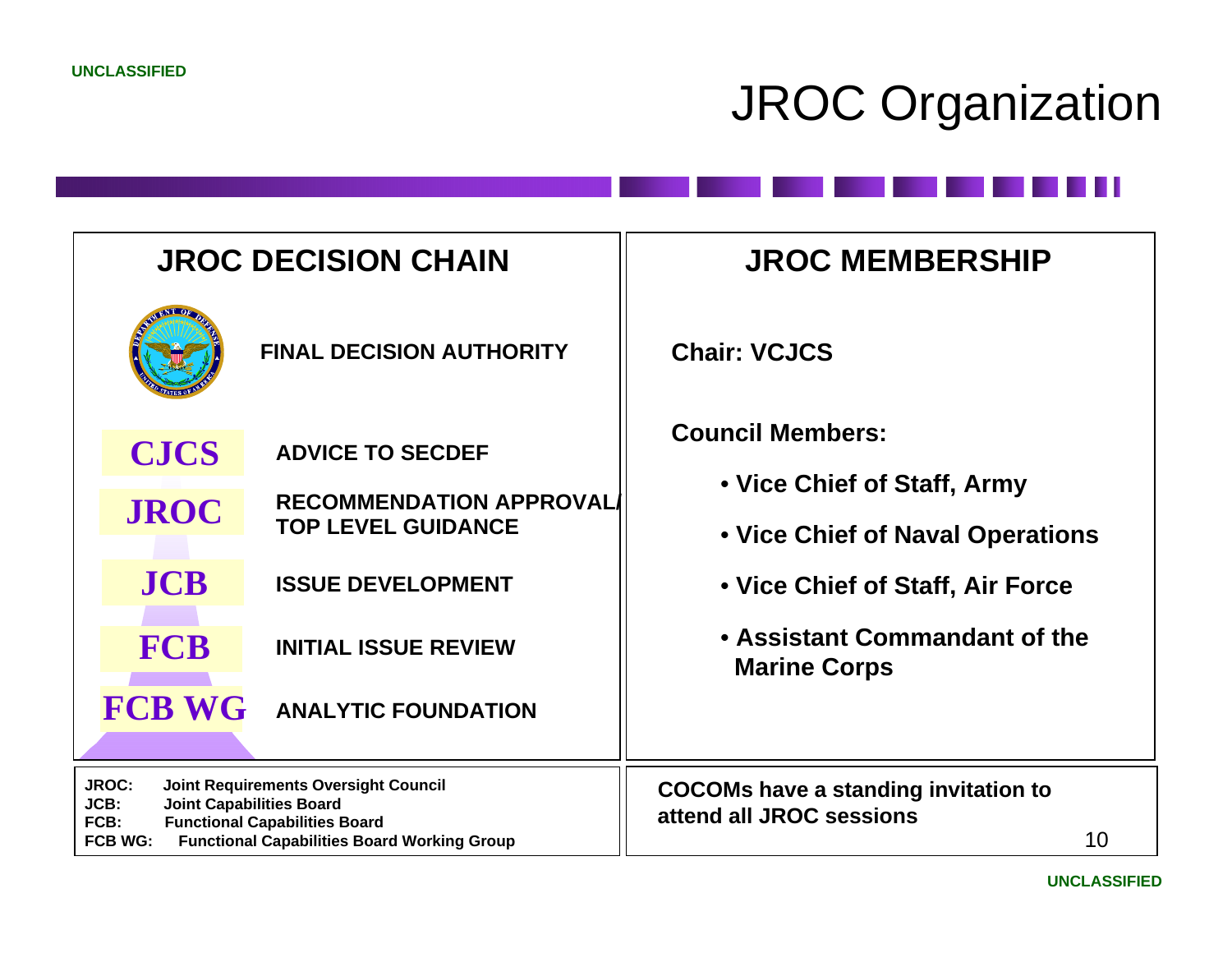## JCIDS Tracks

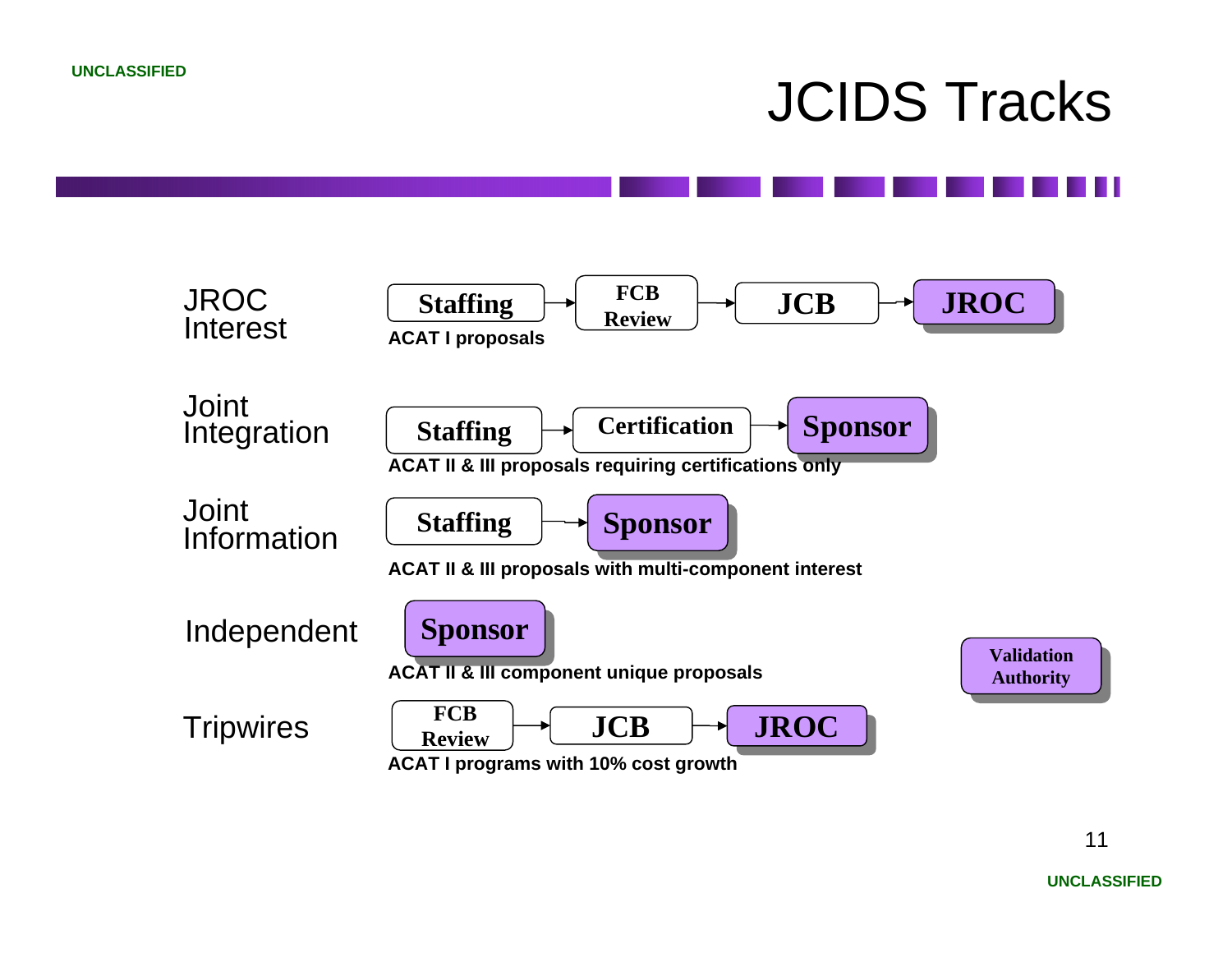**C**

**JC**

**S**

**I** 

**3**

**1**

**7**

**0.**

**0**

**1F**

# Approved Changes to JCIDS



- **JROCM 102-05 – Safe weapons in a Joint Environment**
- **DDFP performs additional assessments on weapons used in Joint operating environments**
	- **Example: Army or SOF helicopters on Navy Carriers**
- • **JROCM 120-05 – Force Protection and Survivability KPPs – Mandated by Congress**
- •**JROCM 062-06 – Changes to JCIDS**
- **JROCM 161-06 – New Mandatory KPP for materiel availability (materiel reliability and ownership cost)**
	- **Selectively applied KPPs on training and energy efficiency**
	- **Proposed process for initially identifying applicable KPPs**
- **JROCM 163-06 – New suspense and procedures for Comment Resolution**
- **JROCM 262-06 – Cost Drivers, Technology Readiness, Interdependency**
- •**JROCM 074-07 – System Training KPP**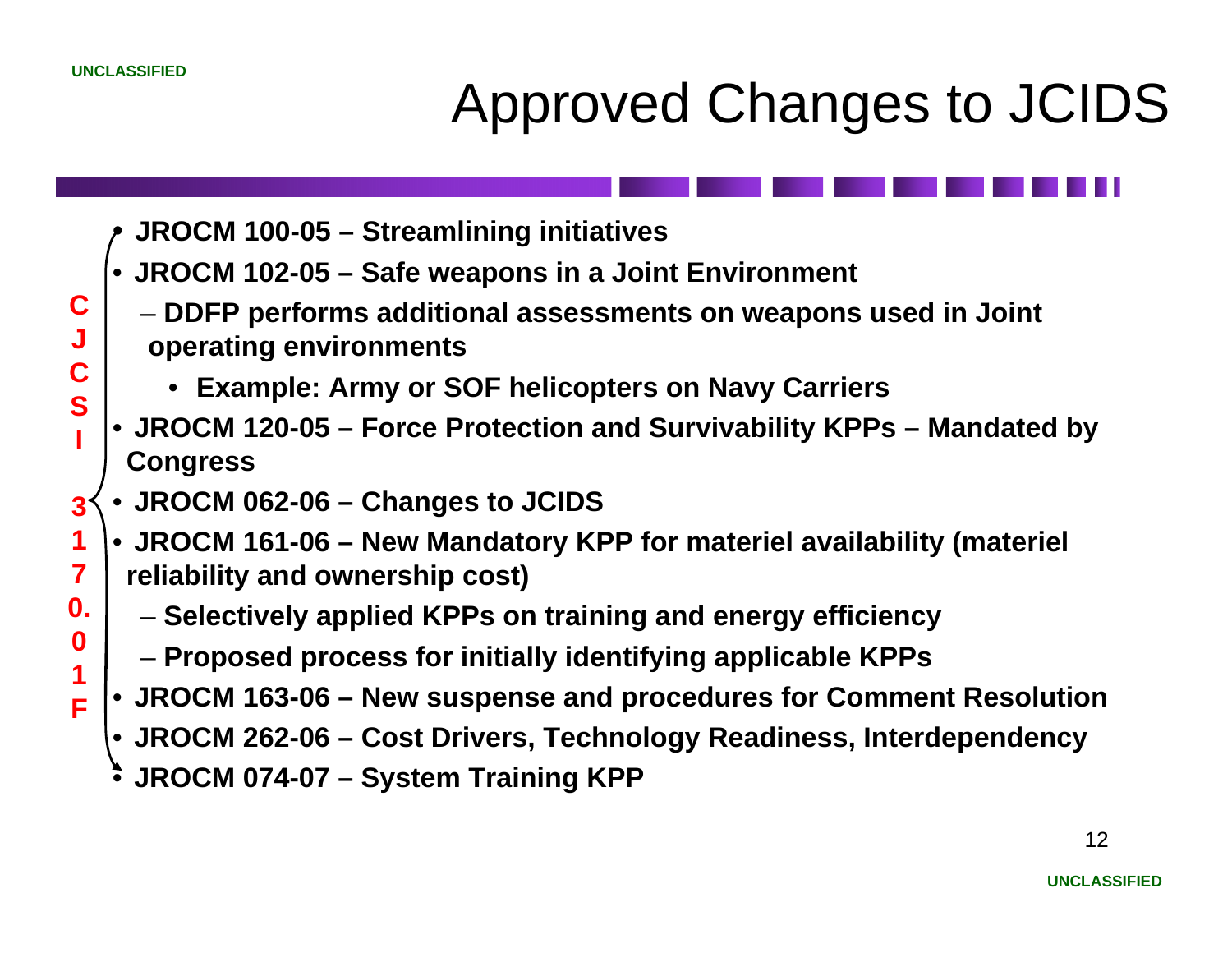### **Program X**

**N** – no capability

**T** – Threshold **O –** Objective

|                          |                  | Performance (KPPs & select KSAs) |  |
|--------------------------|------------------|----------------------------------|--|
| <b>Top Cost Drivers</b>  | KPP 1, Endurance |                                  |  |
| 1. Force Structure       | 26.9%            | KPP 2, World-wide                |  |
| 2. KPP BA SIGINT         | $9.0\%$          | KPP 3, Dynamic Crl               |  |
| 3. Electronic Protection | $6.0\%$          | KPP 4, Net Ready                 |  |
| 4. KPP BA Optical        | 4.8%             | KPP 5, BA                        |  |
| 5. $C^3$                 | 1.9%             | N                                |  |
|                          |                  |                                  |  |

### **Tech Readiness Assessment**

| <b>Critical Technologies</b>        | To<br><b>Date</b> | Estimate @<br><b>IOT&amp;E</b> | Dec baseline<br>Cost | $+10$                 |  |
|-------------------------------------|-------------------|--------------------------------|----------------------|-----------------------|--|
| Endurance                           | TRL <sub>6</sub>  | TRL <sub>8</sub>               | - PAUC               |                       |  |
| World-wide operations               | TRL <sub>6</sub>  | TRL 6                          |                      | <b>Baseline</b>       |  |
| <b>Dynamic Control</b>              | TRL 6             | TRL 8                          | - APUC               |                       |  |
| Net Ready                           | TRL <sub>5</sub>  | TRL 6                          |                      | <b>Baseline</b>       |  |
| <b>Battlespace Awareness EO</b>     | TRL <sub>6</sub>  | TRL <sub>8</sub>               | Schedule.            | $+6$ m                |  |
| <b>Battlespace Awareness IR</b>     | TRL <sub>6</sub>  | TRL <sub>8</sub>               | $-IOC$               |                       |  |
| Battlespace Awareness Radar         | TRL <sub>6</sub>  | TRL <sub>8</sub>               |                      | No established IOC in |  |
| <b>Battlespace Awareness SIGINT</b> | TRL <sub>4</sub>  | TRL 8                          | $-IOT&E$             |                       |  |
| <b>Battlespace Awareness MTI</b>    | TRL 6             | TRL 8                          |                      | <b>Baseline</b>       |  |

### **Acquisition Program Baseline (APB)**

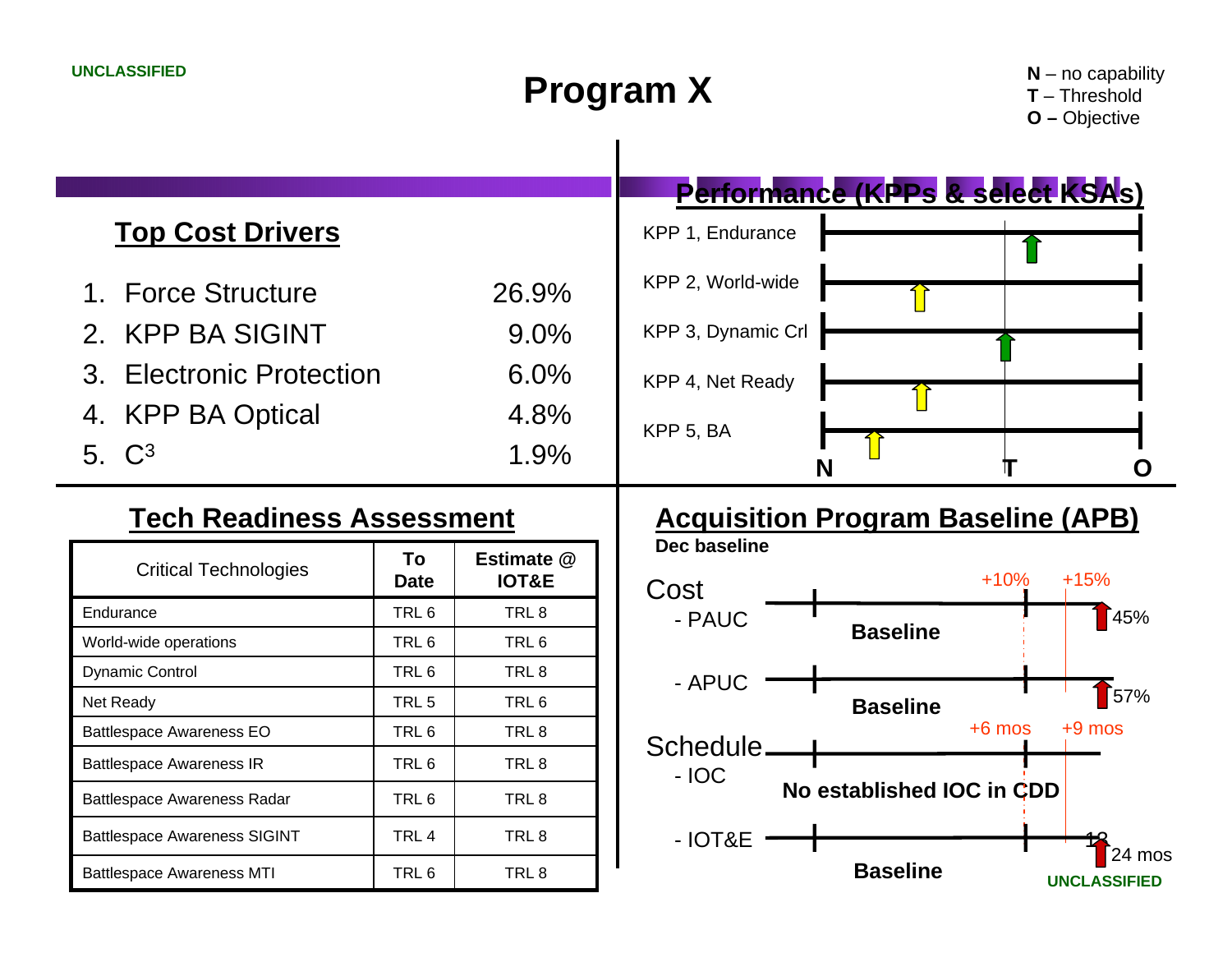### Interrelationships, Dependencies and

Synchronization with Complementary Systems

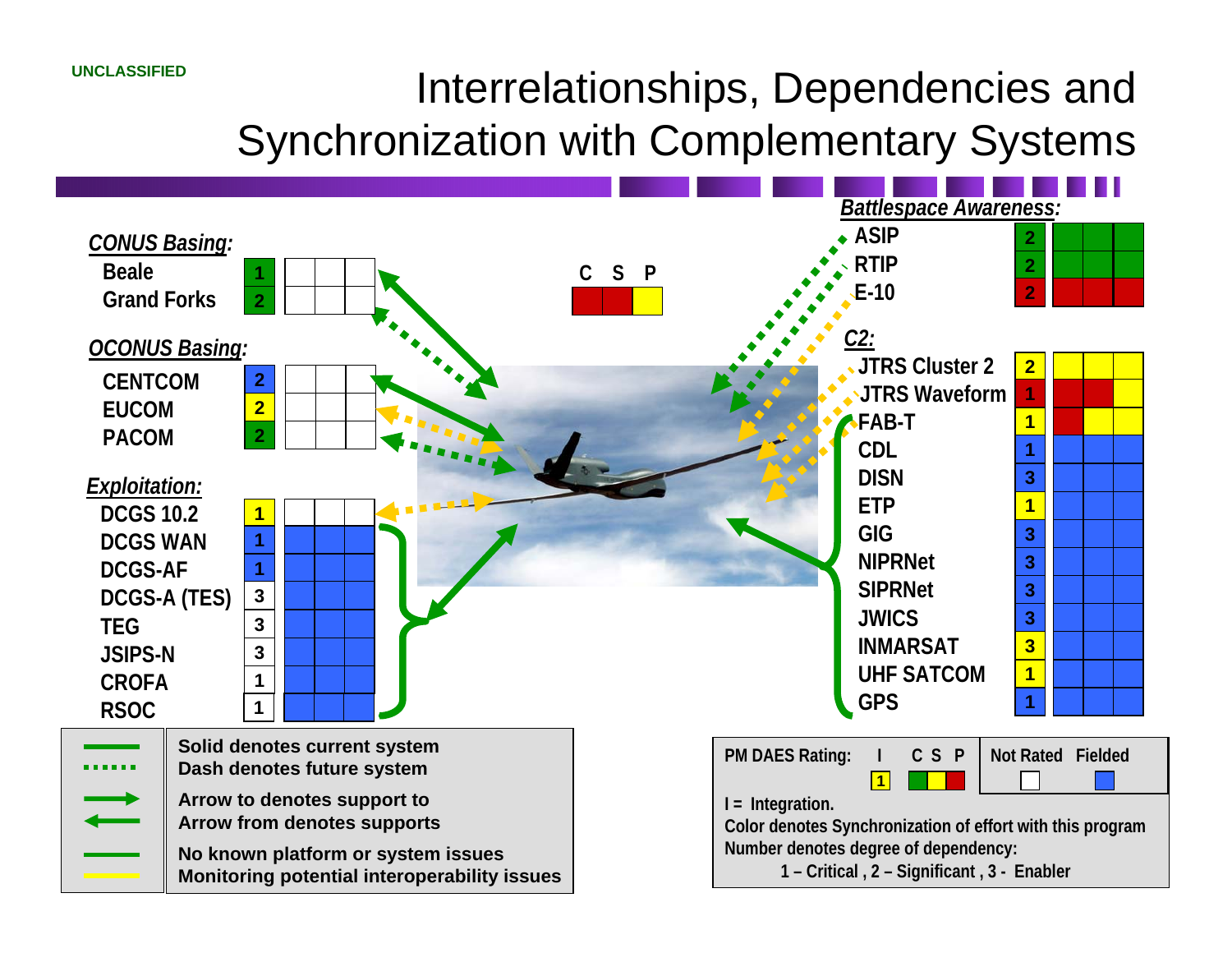

## Potential Changes to JCIDS

- New JPD JCB Interest
	- **Links of the Company** Take ACAT II and below off JROC oversight
- New guidance on CBAs
	- –Less analytic rigor needed based on scope of capability
	- Potentially eliminate analysis of materiel alternatives
	- Combine JCD and ICD
- Restructure overall document
	- **Links of the Company** CJCSI very brief – high level policy
	- **Links of the Company**  Convert CJCSM to a web-based J-8 guide
		- Easier to update
		- Easier for sponsors to get formats for documents and briefs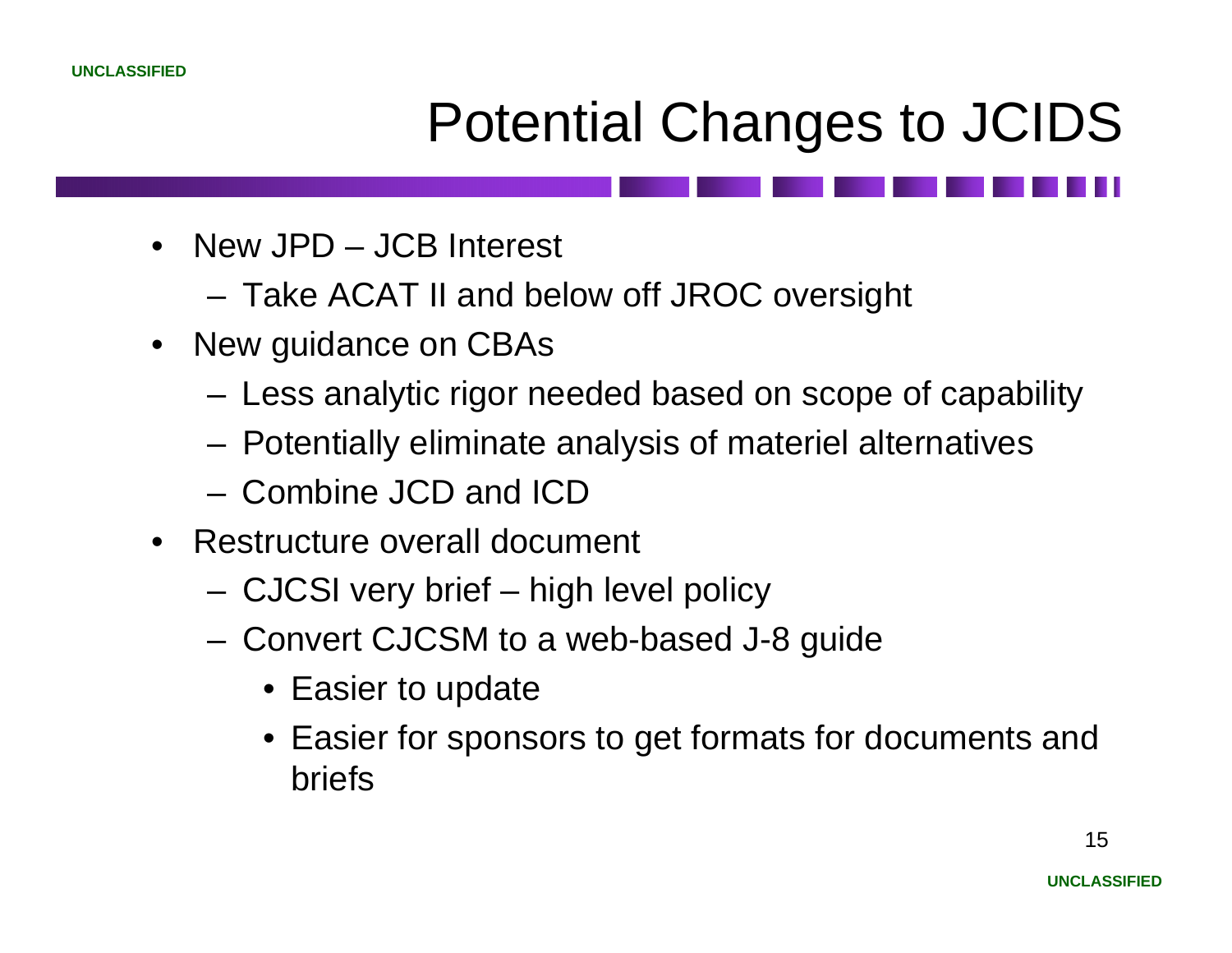# JCID Summary

- JCIDS was implemented as a 70% solution
	- **Links of the Company** Issues with the JCIDS process are resolved as identified
- Provides an enhanced methodology to identify and describe capabilities gaps and redundancies
- •Helps to prioritize capability proposals
- • Facilitates joint review of capability proposals independent of ACAT (Acquisition Category)
- •Engages the acquisition community early
- •Improves the identification of non-material alternatives
- •Improves collaboration with other departments and agencies

**Continuous improvement Support Flexibility and Agility Maintain Relevance**

16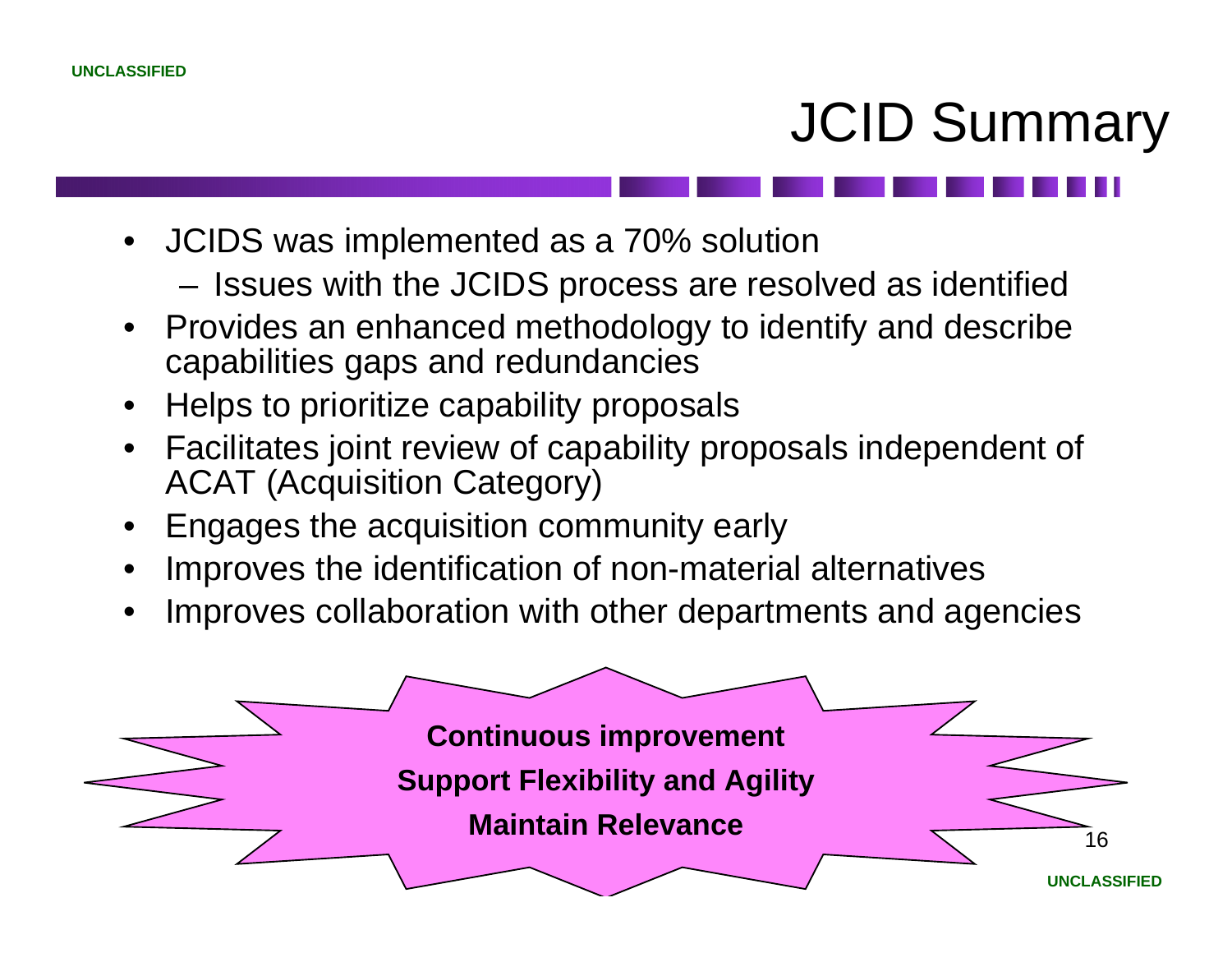

- • **Tier 1 Command and Control:**
	- – **The ability to exercise authority and direction by a properly designated commander or decision maker over assigned and attached forces and resources in the accomplishment of the mission.**
- • **Tier 2 Organize:**
	- – **The ability to align or synchronize interdependent and disparate entities, including their associated processes and capabilities to achieve unity of effort.**
- • **Tier 2 Understand:**
	- – **The ability to individually and collectively comprehend the implications of the character, nature, or subtleties of information about the environment and situation to aid decision-making.**
- • **Tier 2 Planning:**
	- –**The ability to establish a framework to employ resources to achieve a desired outcome or effect.**
- • **Tier 2 Decide:**
	- – **The ability to select a course of action informed and influenced by the understanding of the environment or a given situation.**
- • **Tier 2 Direct:**
	- –**The ability to employ resources to achieve an objective.**
- • **Tier 2: Monitor:**
	- –**The ability to adequately observe and assess events/effects of a decision.**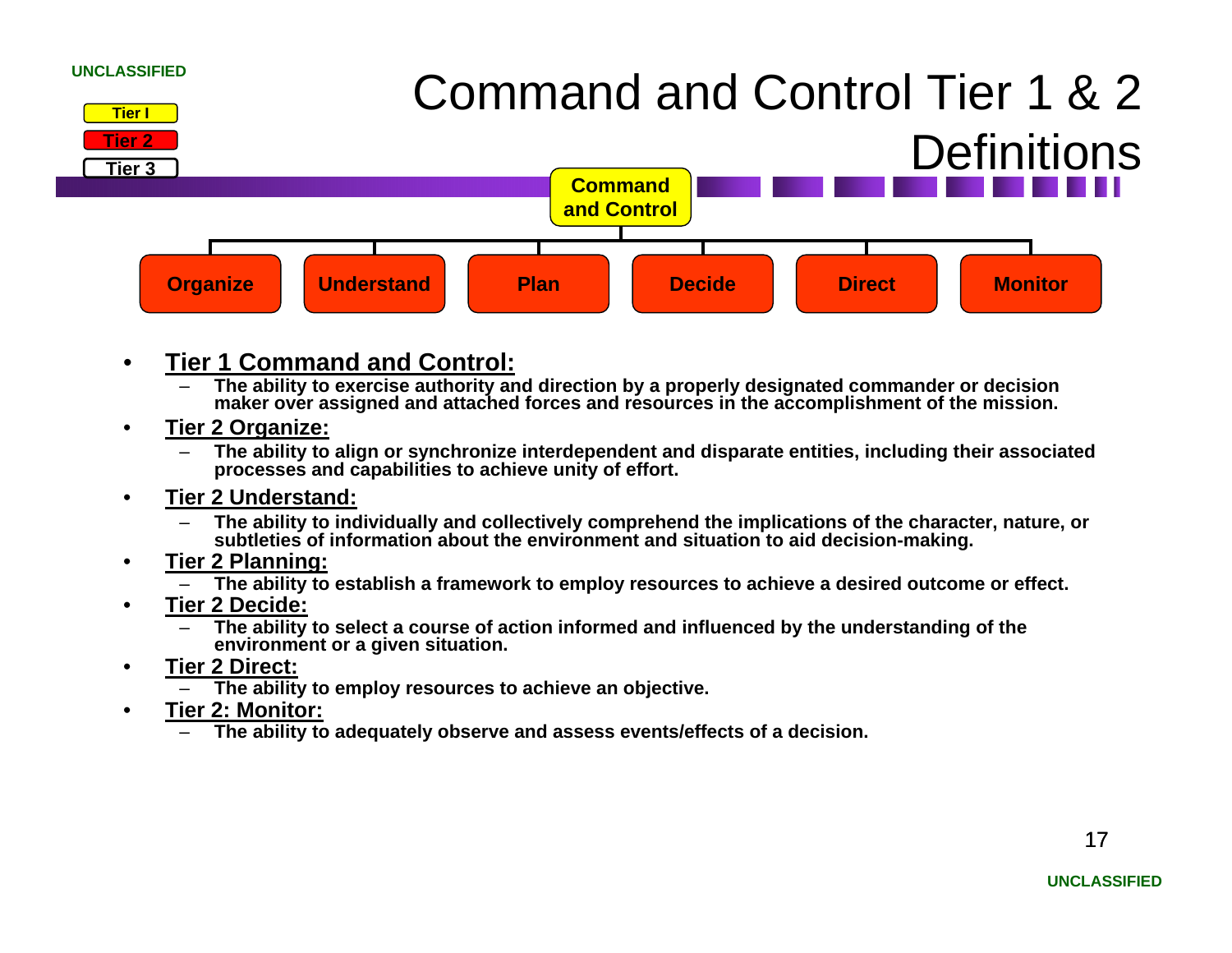

- $\bullet$  **Tier 2: Organize The ability to align or synchronize interdependent and disparate entities, including their associated processes and capabilities to achieve unity of effort..**
	- **Tier 3: Establish and Maintain Unity of Effort with Mission Partners The ability to foster and maintain cooperative relations with mission partners.**
	- $\bullet$  **Tier 3: Structure Organization to Mission The ability to dynamically organize elements and define roles, responsibilities, and authorities.**
	- $\bullet$  **Tier 3: Foster Organizational Collaboration The ability to establish internal structures and processes, and external interfaces that facilitate interaction and coordination.**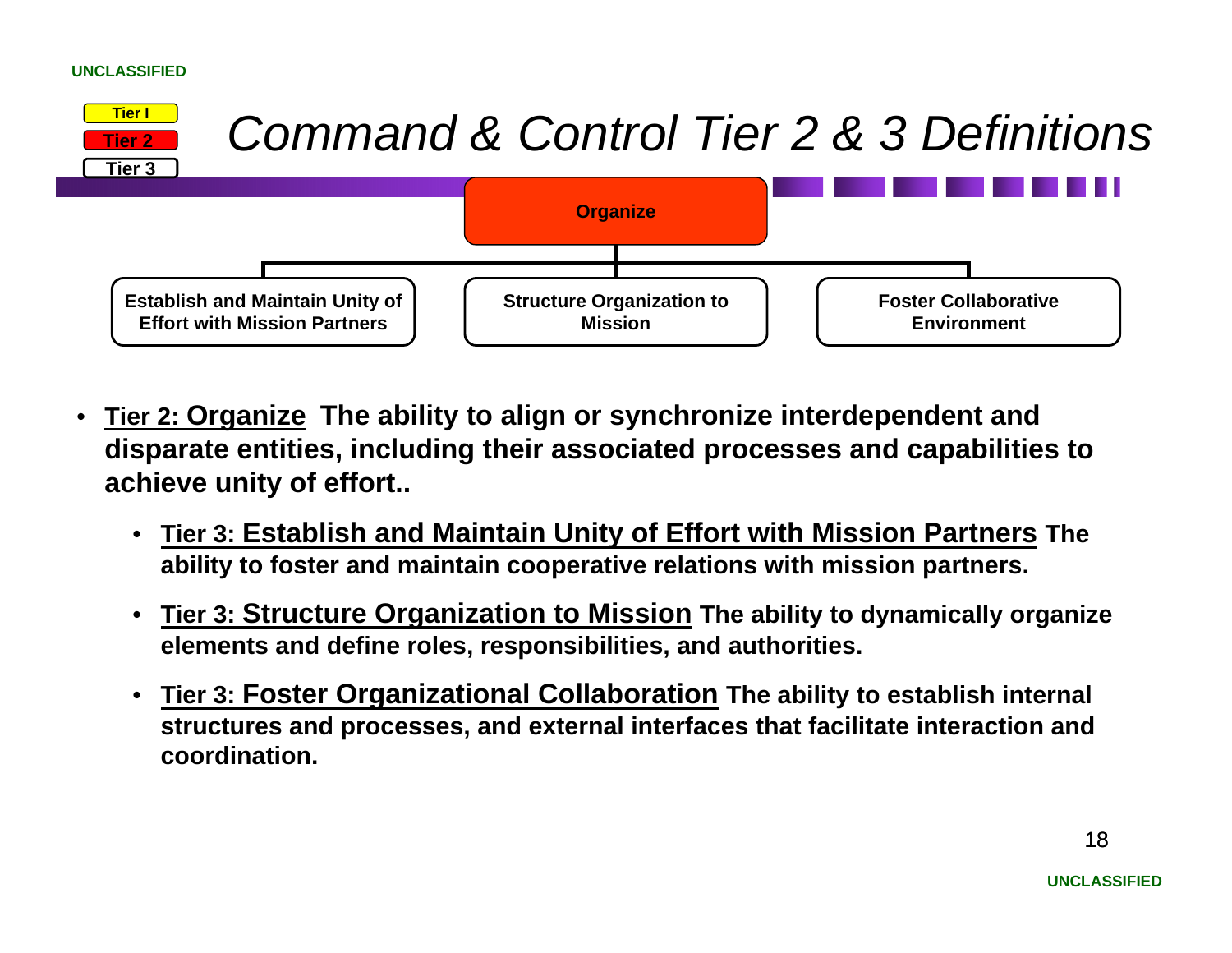

- • **Tier 2: Understand The ability to individually and collectively comprehend the implications of the character, nature, or subtleties of information about the environment and situation to aid decision-making.**
	- **Tier 3: Organize Information The ability to discover, select, and distill information within an established context.**
	- $\bullet$  **Tier 3: Develop Knowledge The ability to apply context, experience, and intuition to data and information to derive meaning and value. (Derived from NCE JFC)**
	- • **Tier 3: Share Knowledge The ability to communicate synthesized information and context. (Derived from NCOE JIC)**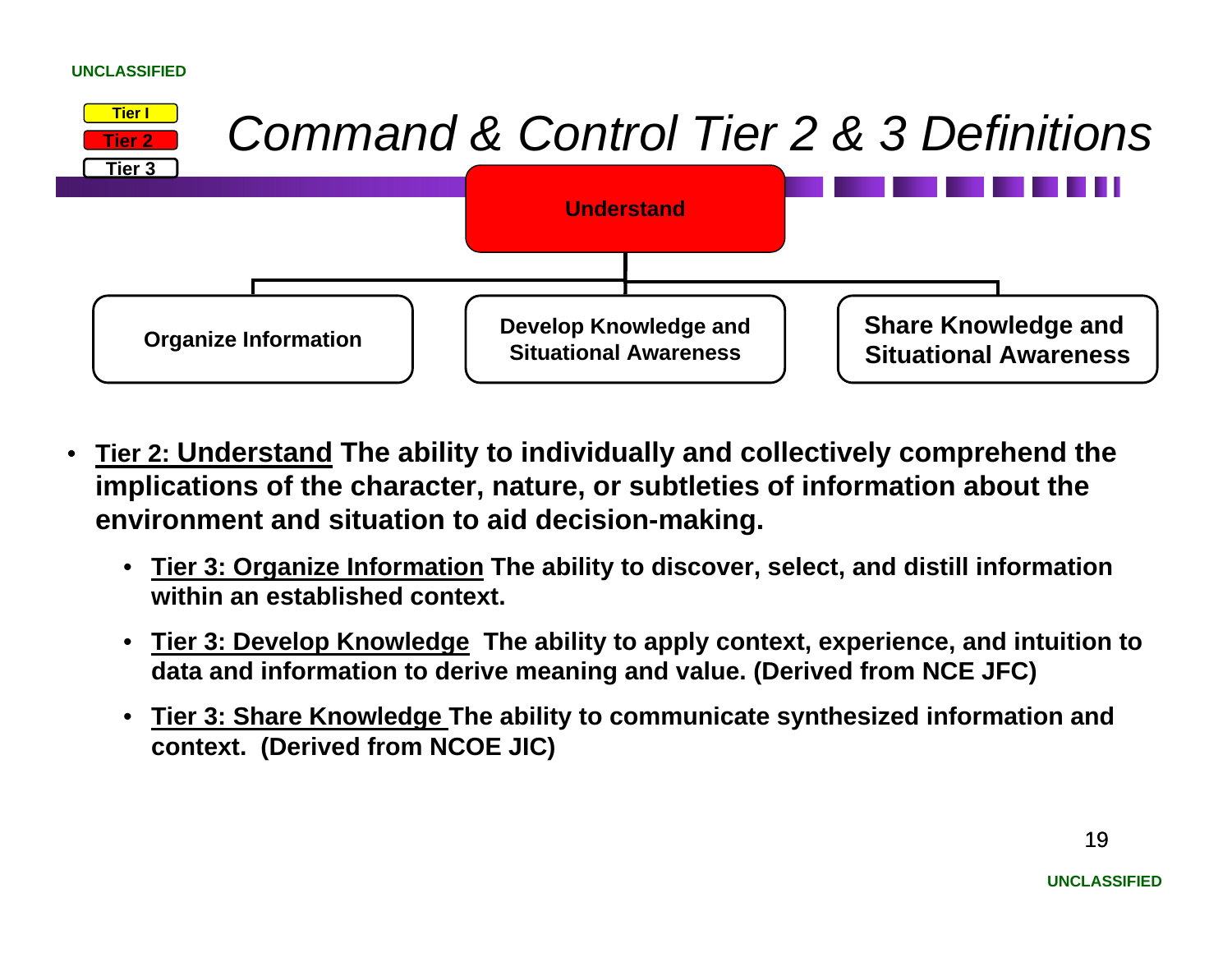

- • **Tier 2: Planning The ability to establish a framework to employ resources to achieve a desired outcome or effect.**
	- **Tier 3: Analyze Problem The ability to review and examine all available information to determine necessary actions.**
	- **Tier 3: Apply Situational Understanding The ability to use synthesized information and awareness applicable to a given situation or environment to further understand the problem.**
	- **Tier 3: Develop Strategy The ability to create a framework that synchronizes and integrates the resources available to achieve a desired outcome or effect.**
	- **Tier 3: Develop courses of action The ability to build and refine sequences of activities to achieve a desired outcome or effect.**
	- $\bullet$  **Tier 3: Analyze courses of action The ability to evaluate potential solutions to determine likelihood of success.**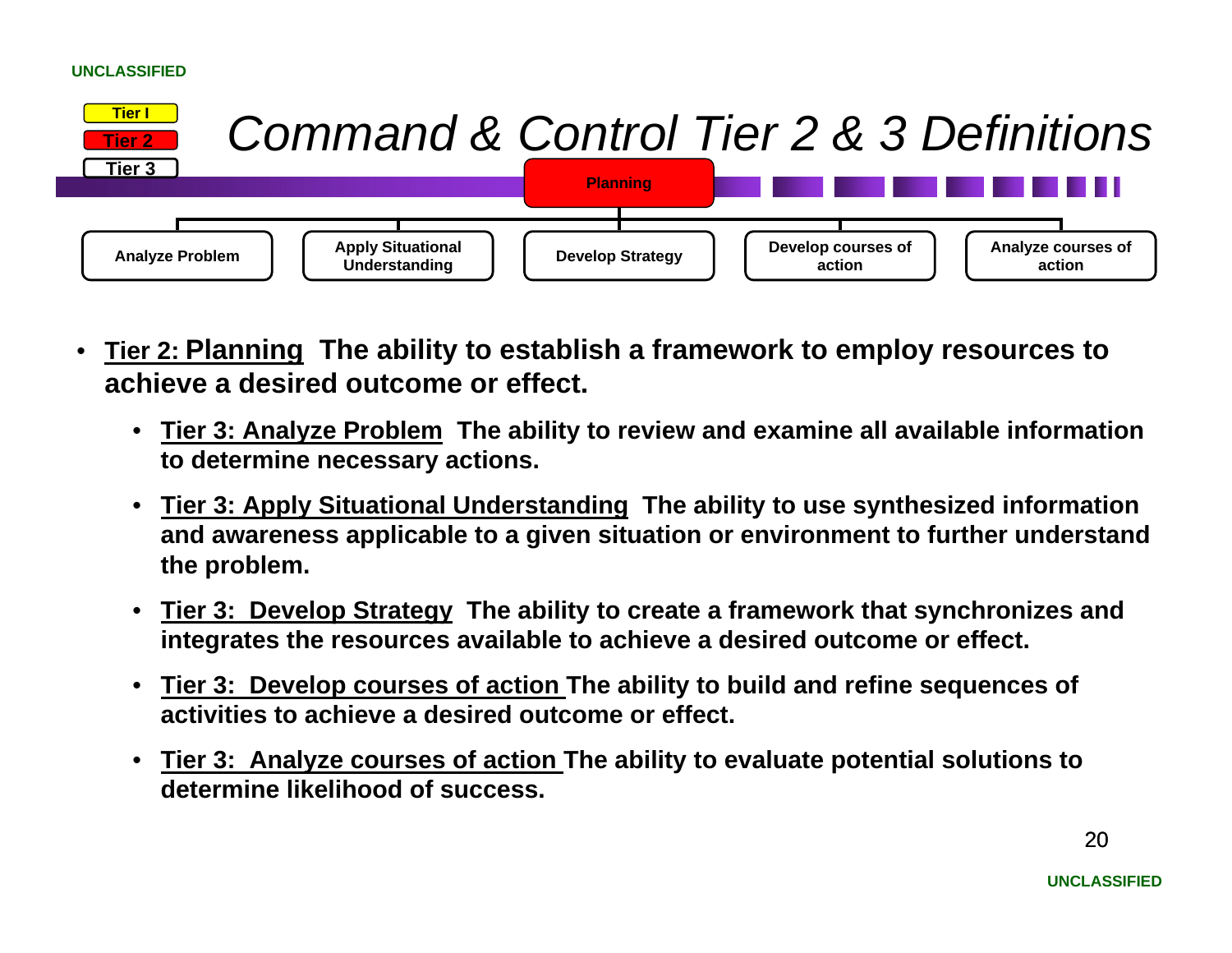

- • **Tier 2: Decide The ability to select a course of action informed and influenced by the understanding of the environment or a given situation.**
	- **Tier 3: Manage Risk The ability to recognize and balance the likelihood and consequences of undesired effects with the desired outcomes/effects.**
	- $\bullet$  **Tier 3: Select Actions The ability to choose a prudent idea or set of ideas that leads to a desired outcome or end-state within a defined set of constraints.**
	- $\bullet$  **Tier 3: Establish Rule Sets The ability to construct directives that delineate circumstances and limitations for actions.**
	- $\bullet$  **Tier 3: Establish Intent and Guidance The ability to construct directives that delineate circumstances and limitations for actions.**
	- $\bullet$  **Tier 3: Intuit The ability to make instinctive assessments and preemptive decisions to adjust to and/or shape change.**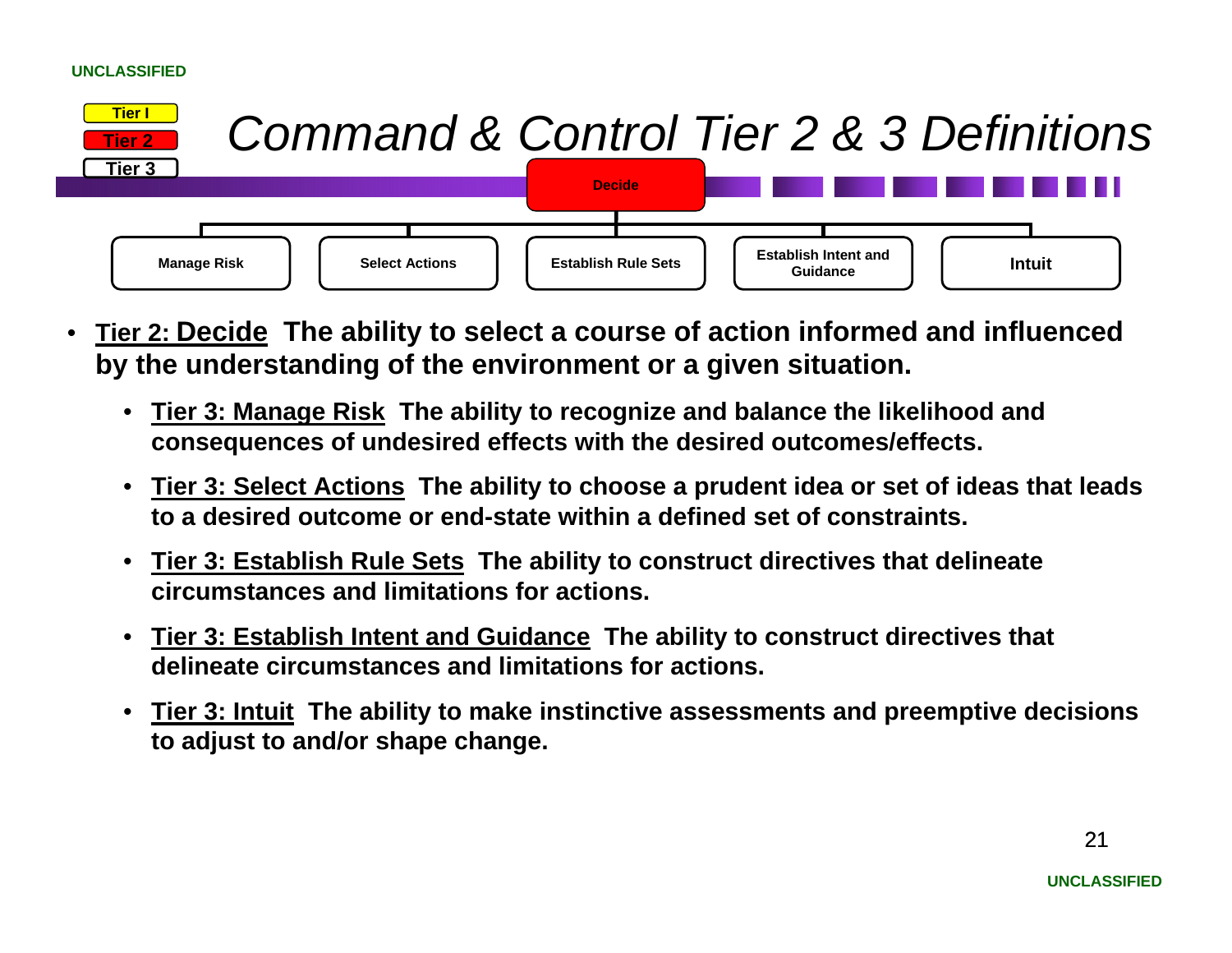

- • **Tier 2: Direct The ability to employ resources to achieve an objective.**
	- • **Tier 3: Communicate Intent and Guidance The ability to promulgate a concise expression of the operational purpose, assessment of acceptable operational risk, and guidance to achieve the desired end state.**
	- •**Tier 3: Task The ability to direct actions and resources.**
	- • **Tier 3: Establish Metrics The ability to establish objective criteria to assess performance and results.**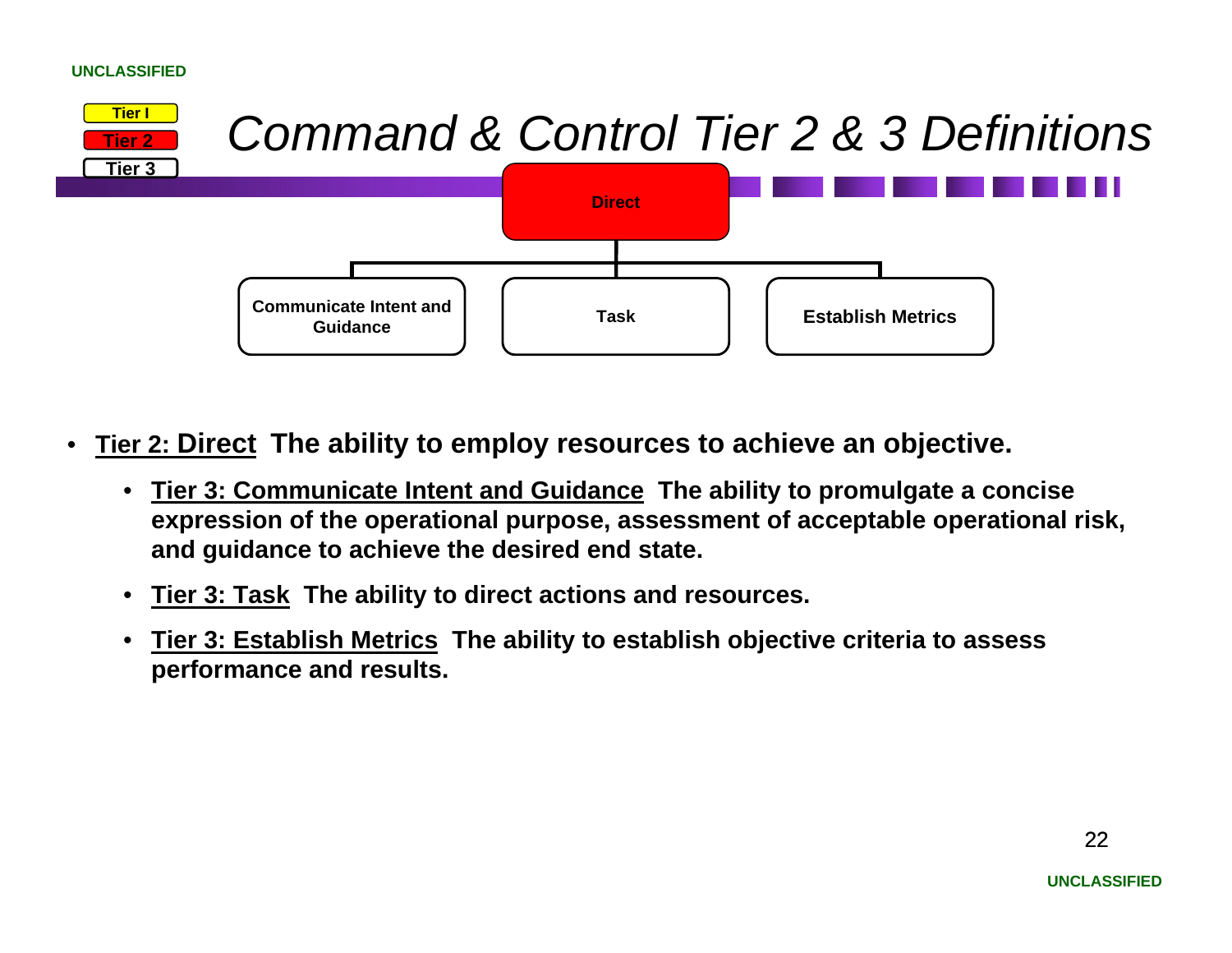

- • **Tier 2: Monitor The ability to adequately observe and assess events/effects of a decision.**
	- **Tier 3: Assess Compliance with Guidance The ability to determine if performance adheres to established parameters and expectations.**
	- $\bullet$  **Tier 3: Assess Effects The ability to analyze, track, and measure the results of actions taken.**
	- **Tier 3: Assess Achievement of Objectives The ability to determine when the desired end-state has been reached.**
	- **Tier 3: Assess Guidance The ability to determine if direction is achieving the desired end-state and is appropriate for the situation.**